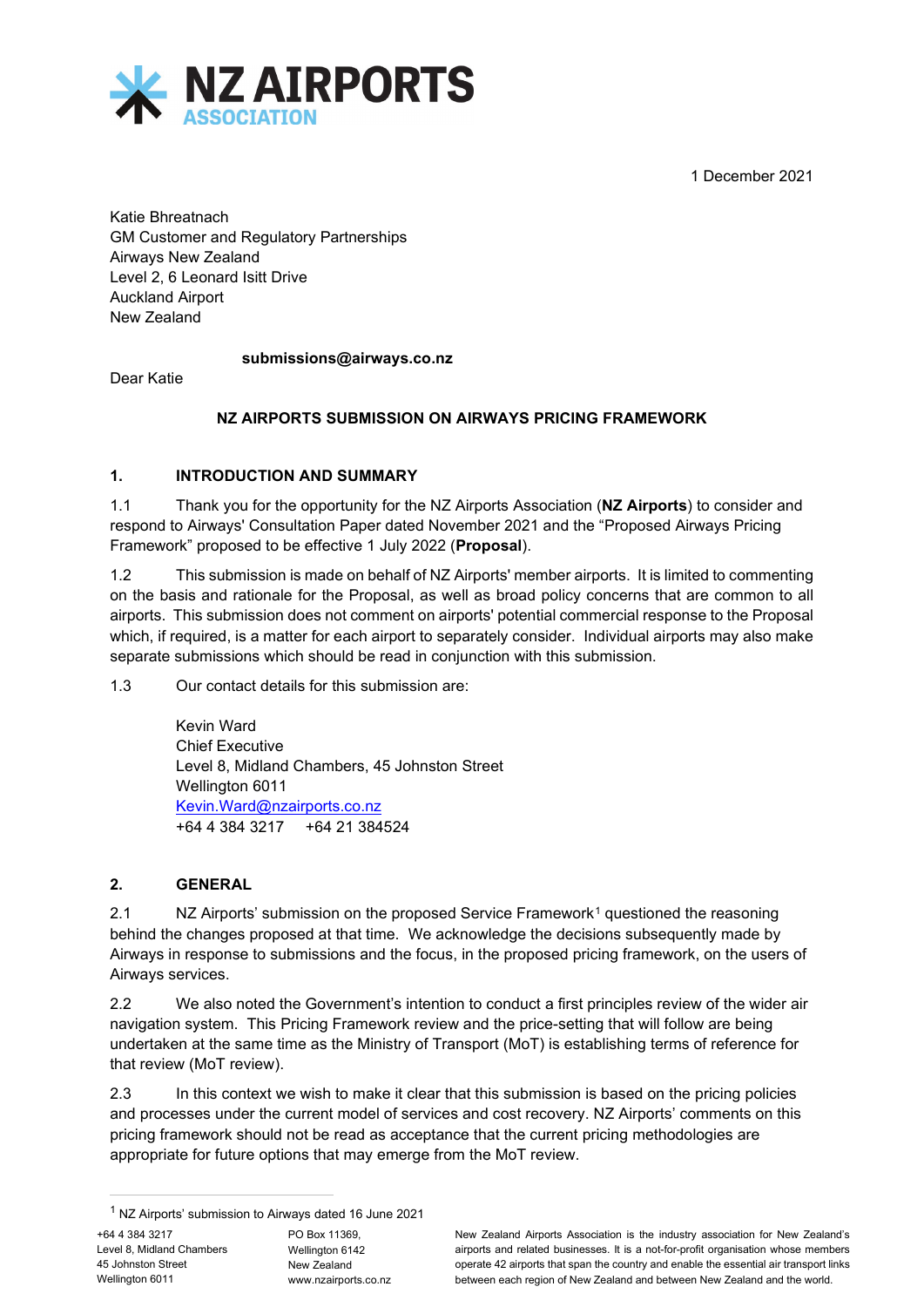## **3. CUSTOMERS**

3.1 With regard to the descriptions of customers in section 2.2 of the Framework there are a number of mis-statements concerning airports. The document reads: "Airports – Businesses providing the land, infrastructure and airspace for aircraft, drones and rockets to take off and land safely." However:

- Airports have limited roles and responsibilities for managing airspace under CAR Part 139 (Aerodromes Certification, Operation and Use). Management of airspace is a function of the Civil Aviation Authority under the national airspace policy and pursuant to CAR Part 71 (Designation and Classification of Airspace)
- For most drones there is no need to use an airport and, as they are aircraft (albeit unmanned), there is probably no need to identify them separately here
- Rockets are generally not launched from airports there is a separate regulatory regime for rocket launch facilities and it may be misleading to include them here. Rocket operators are in any event identified in the General Aviation category of Airways customers in section 2.2.

3.2 A description of airports along the lines of "Aerodrome operators ensuring the provision of the necessary infrastructure and facilities for safe and efficient aircraft operations" would probably be appropriate in 2.2. We also note that in the 2012 Airways Pricing Framework the equivalent section included the statement "It is the airport operator that appoints Airways to provide [aerodrome and visual navigation aid] services". This remains a helpful addition to the description of the Airways relationship with airports.

3.3 We think it would be appropriate, in view of the outcomes of the earlier Service Framework consultation, to record in this section that Airways will continue its established approach of generally charging airlines and general aviation users for air traffic management services provided at aerodromes.[2](#page-1-0)

## **4. CONSISTENCY WITH COMMERCE COMMISSION REQUIREMENTS**

4.1 NZ Airports considers that the Commerce Act Part 4 objectives, and the Commerce Commission input methodologies and information disclosure requirements for regulated businesses, should provide a strong reference point for the Airways Pricing Framework. Part 4 provides for regulation of the price and quality of goods or services in markets where there is little or no competition and little or no likelihood of a substantial increase in competition. This is the statutory context for many of the Airways services covered by the proposed pricing framework, and the practical reality for others.

4.2 Airways has referred to the requirements for businesses regulated under Part 4 in proposing a change to the treatment of capital work in progress but has not given the same consideration to other key pricing framework issues.

4.3 Firstly, the pricing principles proposed by Airways do not reflect the same customer focussed approach that the Commerce Act establishes for regulated businesses. In particular;

- The purpose of Part 4 of the Act is to promote the long-term benefit of consumers.
- This purpose is to be achieved by incentivising suppliers to:
	- o invest, including replacement, upgraded and new assets,

<span id="page-1-0"></span><sup>2</sup> Service Framework Review – Decision Paper, Airways NZ, 9 August 2021, paragraph 5.12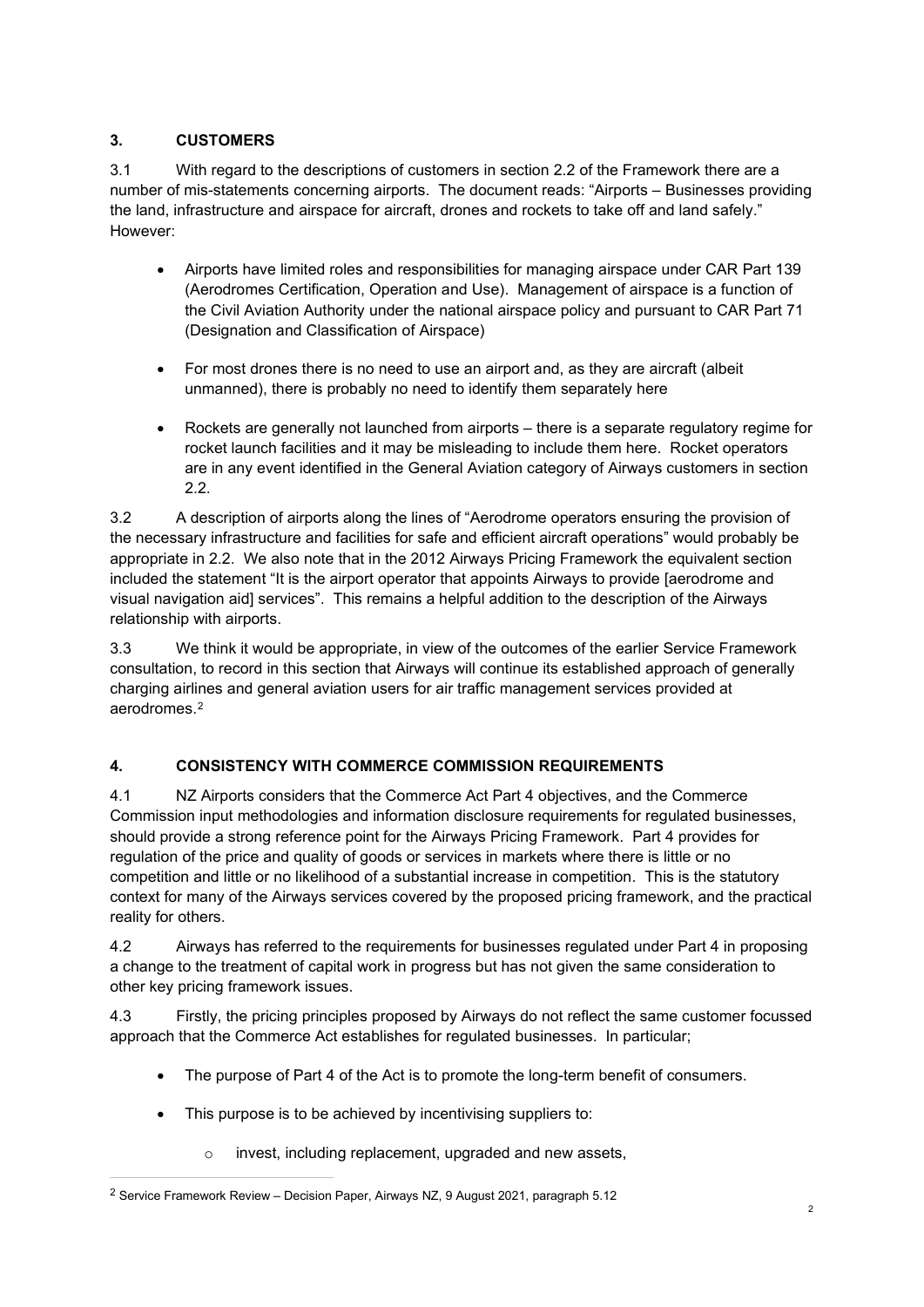- o improve efficiencies and service quality to reflect consumer demands;
- $\circ$  share efficiency gains with consumers;

and limiting their ability to earn excessive profits.

4.4 By contrast the Airways principles are directed to ensuring that Airways can recover costs, earn a commercial return and be encouraged to operate efficiently.

4.5 Secondly, NZ Airports is concerned that there are aspects of the Airways pricing approach that in fact conflict with the Commerce Commission Part 4 requirements. Specified airports are regulated under the comprehensively consulted information disclosure provisions of Part 4 and we know, for example, that under this regime:

- Airports cannot impose risk sharing mechanisms (section 5.2 of the proposed framework), without first consulting with airlines, and then typically following agreement with airlines. Risk sharing agreements must then be disclosed in detail in airport information disclosures, including the principles of the agreements at the start of the pricing period, and then progressive disclosure of the financial impact of the risk sharing arrangements throughout pricing periods.
- An "avoidable cost" approach to cost allocation (as proposed in section 6.1, step 1 of cost identification) is not consistent with the accounting-based allocation approach required by the Commerce Commission. The avoidable cost approach is likely to result in materially different allocations of costs, compared to the Commission's model.

4.6 In our view it is appropriate for Airways pricing to have close regard to the framework established in Part 4 of the Commerce Act for monopoly businesses and we note that in selected areas the proposal does this (including the work in progress issue discussed below). However, it is not clear why other important elements of the Part 4 approach have not been adopted (for example see also our section 7 below).

## **5. TREATMENT OF WORK IN PROGRESS**

5.1 NZ Airports agrees that the proposal (in 2.14 of the Consultation Paper) to hold 'work in progress' costs for capital projects in a separate account, and for the cost of those assets to only enter the asset base once they are commissioned and available to users, would align with the treatment of regulated businesses.

5.2 The proposed basis for calculating the capital charge component of the base revenue also aligns with the Commission's approach.

5.3 Engagement between Airways and airports in 2019 over Airways' potential exit from aerodrome lighting and power supplies highlighted income that was being earned by Airways for assets that were yet to be commissioned (or built). The proposed approach to pricing for works in progress would minimise this misalignment between usable assets and revenue.

5.4 We also agree that this treatment of work in progress would incentivise timely completion of capex projects.

## **6. WITHIN-CYCLE REVIEW**

6.1 We think it is likely that many of Airways' customers do not have the luxury of re-pricing as a consequence of change in market conditions. Any change in pricing is moderated by market forces, and this has been evident as airports, airlines and other businesses had to adjust their business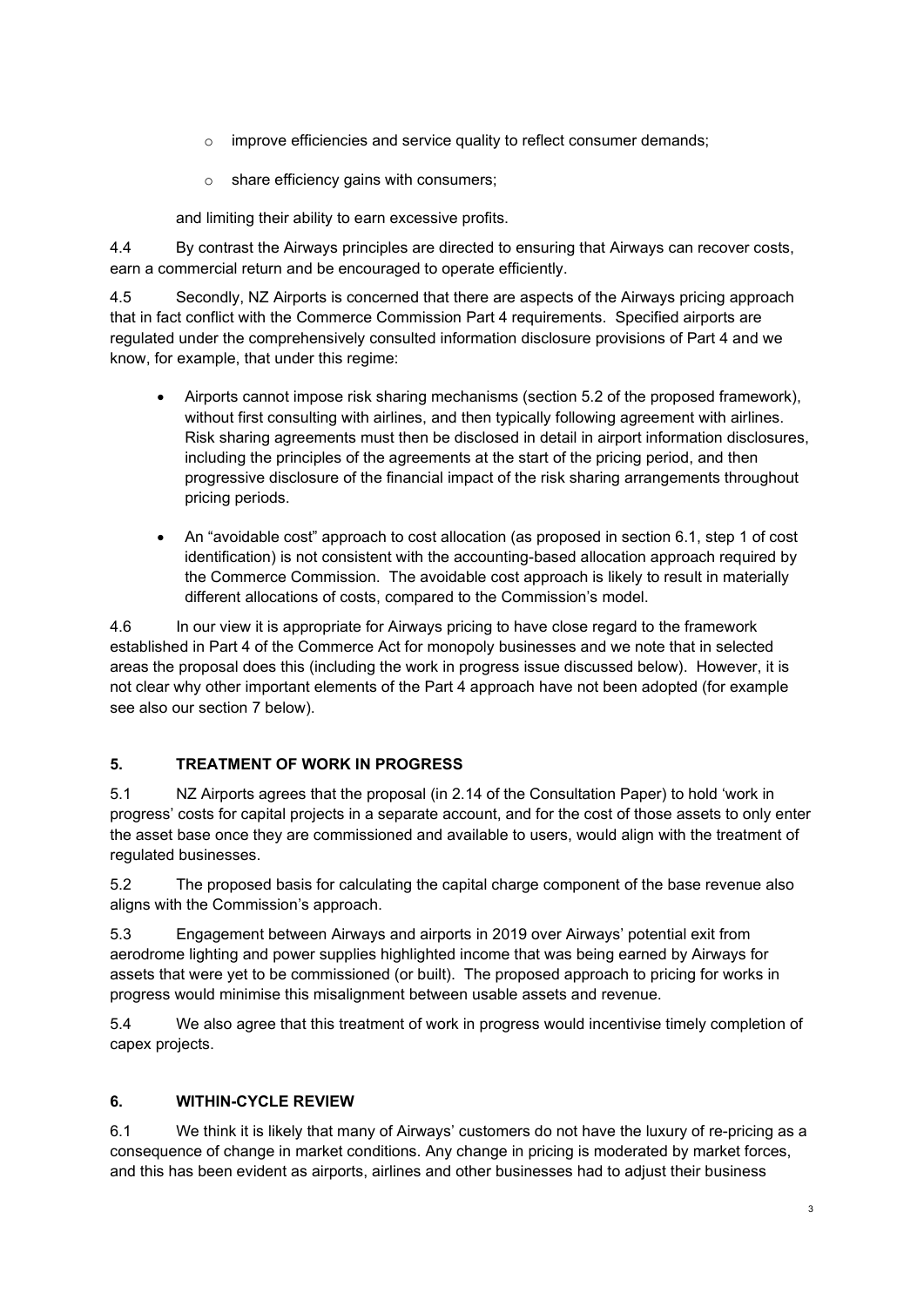models in response to the impact of Covid and public health controls with very little evidence of price increases.

6.2 The 2012 Pricing Framework was explicit (5.2 Risk Sharing) that any review initiated as a result of a "trigger event" would be subject to consultation with stakeholders. It is notable that this has not been carried forward and we consider that, given the potential impacts on customers, this commitment should be reinstated.

# **7. ANNUAL REPORTING ON FINANCIAL AND SERVICE PERFORMANCE**

7.1 Section 8.2 refers to service performance metrics (Scorecard) put forward as part of the process of setting prices for the pricing cycle. Establishing measures is also referenced in Section 5.3.2. These proposed performance metrics for 2022 do not appear to have been disclosed.

7.2 Information disclosure under Part 4 of the Commerce Act is designed to establish incentives for businesses to act in a way that benefits consumers over the long term. This is also an appropriate objective for Airways. Transparency of performance and price setting are both important parts of this model.

7.3 Information disclosure for regulated businesses includes annual public disclosure of financial performance augmented by measures of service quality (including reliability, customer satisfaction and operational improvement processes) capacity utilisation indicators and capital investment. Discussions of variances in operating expenditure and capital expenditure compared to pricing forecasts are an important element of the public disclosures.

7.4 Carrying forward the limited scorecard measures updated in 2019 would not meet the reasonable expectations of stakeholders reviewing Airways' overall performance. We note that Airways has previously taken the view that scorecard measures are intended to be a summary of performance, not an exhaustive list, but it is unclear that the full picture of performance can be obtained at all.

7.5 In accord with the Commerce Commission's approach to regulated businesses we suggest that Airways should establish measures and annual reporting that closely reflect the Commission's well-tested model, adjusted to fit the nature of Airways operations. The annual disclosures by regulated airports (which are available for scrutiny on their web sites) illustrate the comprehensive nature and extent of disclosures considered by the Commission to be appropriate to businesses in markets where there is little or no competition and little or no likelihood of a substantial increase in competition, as is the case with Airways.

7.6 In relation to performance measures (such as the key issue of ATC availability), we submitted to the pricing consultation in 2019 that service availability measures using a 12-month rolling average calculated across all airports did not disclose the true picture of potentially significant service reliability failures. We proposed some additional metrics and in its Pricing Consultation Response document<sup>[3](#page-3-0)</sup> Airways acknowledged the submissions by Air NZ and NZ Airports on the usefulness of the proposed aggregate ATC availability metric.

7.7 Airways response was that: "Airways will add a complementary metric to report on the number and details of locations not meeting service targets. Airways will also adopt the suggestion by NZ Airports to report aggregate periods of time where normal service is not provided. This will be achieved by reporting all availability metrics in both percentage and hour figures. In cases where a location has not met its service target, the hourly figure will be provided with the details. The inclusion of availability figures in hours provides context to the generalised percentage figures currently being utilised."

<span id="page-3-0"></span><sup>3</sup> Consultation Response Document – Pricing for the 2019-2022 Period, May 2019, Airways NZ, pages 37, 38